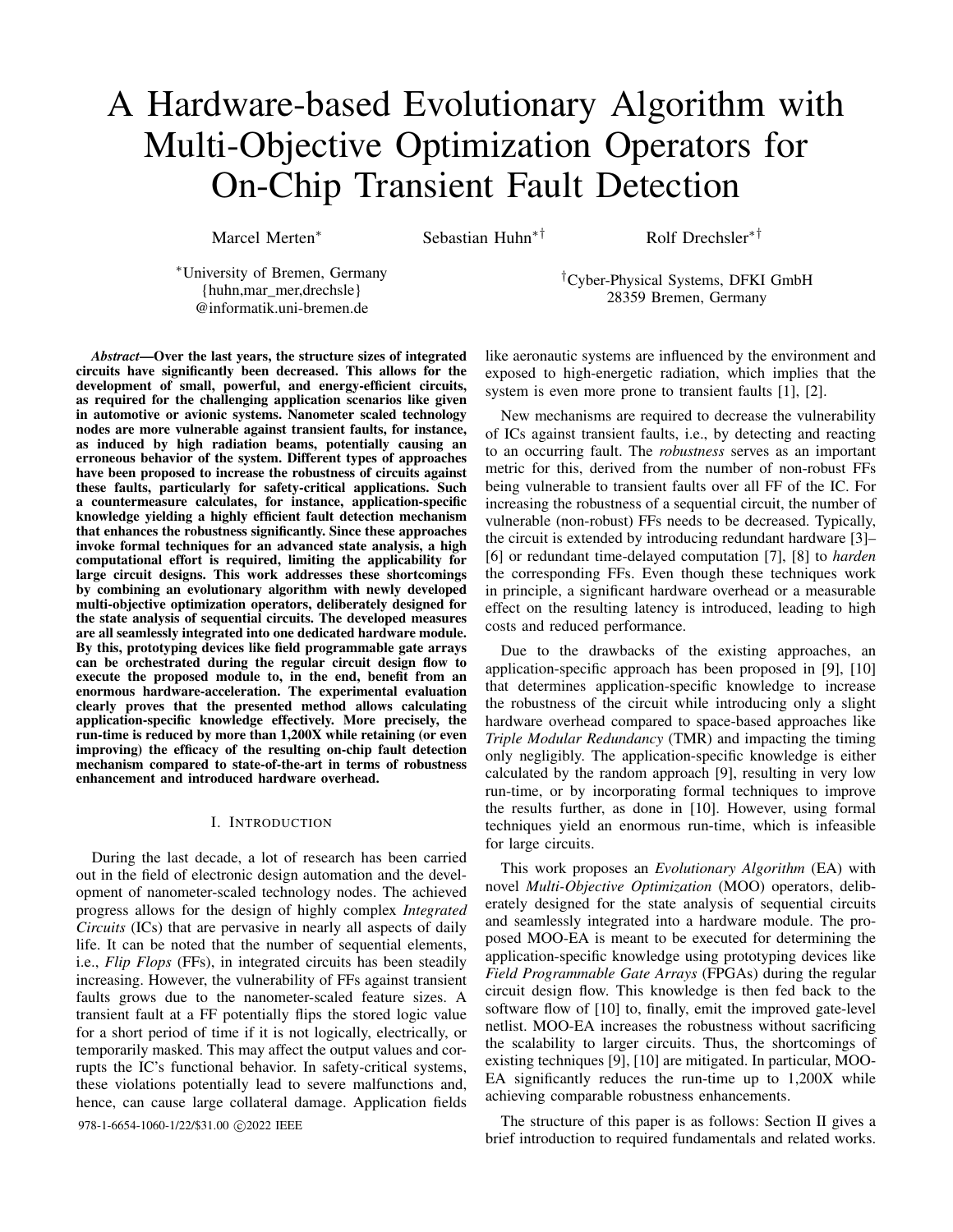The proposed MOO-EA is presented in Section III and the experimental evaluation is presented in Section IV. Finally, a conclusion and outlook to future works are given in Section V.

## II. PRELIMINARIES

This section introduces EAs, sequential circuits, and the transient fault model. Furthermore, the technique [9] is shortly described that forms the basis of the proposed approach and, hence, is strictly required for the comprehension.

## *A. Evolutionary Algorithms*

The general idea of EAs is about simulating the natural evolution process to solve an optimization problem. An EA encodes a population of individuals containing solutions for the optimization problem. An individual  $i$  can be represented as a triple  $i = (G, Z, F)$  with  $G_i$  equals the genotype encoding the solution of the optimization problem,  $Z_i$  holds the additional information, for example, specific configurations for the individual, and  $F_i$  represents the fitness of i. The genotype is reflected by a set of genes, which are the substitutable atomic parts concerning the chosen encoding.

Typically, EAs implement *Genetic Operators* (GOs) to reproduce individuals, such as recombination and mutation, to optimize the resulting genotype. The recombination operator (cf. Equation (1)) recombines two or more genotypes to form a new individual and the mutation operator (cf. Equation (2)) randomly changes the genotypes yielding new genes that improve the genetic diversity. Hereby, genetic diversity is defined by the diversity of the genotypes inside the population and increases the probability of reaching a global optimum [11].

Recommendation<sup>$$
\Phi
$$</sup> :  $(G \times Z)^r \to (G \times Z)$ , with  $r \ge 2$   
and rand. state  $\Phi$  (1)

$$
Mutation^{\Phi} : (G \times Z) \to (G \times Z), \text{ with rand. state } \Phi \quad (2)
$$

EAs can incorporate additional side information about the addressed domain to improve the behavior of the GOs. Every individual *i* is evaluated by a fitness function  $\psi(i)$  to assess the quality of the given solution. The individuals are passed to a selection operator that removes individuals. The truncation selection is a frequently used selection operator removing individuals with the worst fitness values. Finally, the remaining population is reproduced again to replace the removed individuals if the termination condition, e.g., a certain fitness value, is not met. Note that every reproduction cycle of the EA is called generation.

## *B. Sequential Circuits and Transient Faults*

A sequential circuit  $\phi$  can be represented as a gate-level representation and consists of *Primary Inputs* (PIs), *Primary Outputs* (POs), combinational gates G, and sequential elements, such as FFs, i.e.,  $\phi = (PI, PO, G, SE)$ . Each FF stores a logical value for one clock cycle and, therefore, holds a specific FF state. All FF states considering one clock cycle define the related circuit state. Due to the increasing complexity of circuits, the feature size must be shrunk to meet the requirements. The shrinking feature size leads to an increased vulnerability of circuits against transient faults.

A transient fault is typically caused by single event upsets, e.g., electrical noise, particle strikes, or other environmental effects [1], [2]. Generally, a transient fault at a FF is modeled as an unintended toggled FF state, which potentially leads to an unspecified behavior of the circuit  $\phi$ . Particularly for safety-critical applications, such a faulty behavior may lead to large collateral damage. The robustness is formally given in Definition 1.

## Definition 1. *Robustness*

*A FF* ff<sup>1</sup> *is called robust if an occurring (single) transient* fault in  $ff_1$  does not affect the input/output behavior of the *circuit* φ*. The robustness of* φ *considers the average robustness of all FFs in* φ *and acts as a metric to evaluate the overall vulnerability against the considered fault model.*

Different approaches have been proposed to improve the robustness – also known as *hardening* – of sequential circuits. The robustness increasing methods applied to the *Circuitunder-Hardening* (CuH) can roughly be categorized into space-based [3]–[6], timing-based [7], [8], and applicationspecific [12] approaches. Typically, such a hardening process involves newly inserted on-chip *Fault Detection Mechanisms* (FDMs) or *Fault Correction Mechanism* (FEM) that are meant to observe the circuit's behavior to, in the end, detect (or correct) transient faults. In particular, when orchestrating FDMs, a certain fault signal is raised to execute certain precautions in case of transient faults.

# *C. Enhancing Robustness of Sequential Circuits Using Application-specific Knowledge and Formal Methods*

The method proposed in [9] is an application-specific approach specialized for single transient faults while introducing only a relatively small hardware overhead. The approach [9] determines application-specific knowledge to improve the circuit's robustness by inserting highly effective FDMs by heavily orchestrating formal techniques combined with binary decision diagrams. Basically, the (functional) equivalence between groups of FFs is being evaluated and takes advantage of redundancies that prevail in certain states of the circuit during its functional operation. Thus, functional equivalent FFs – in terms of their logical values – in specific states of the circuit are determined and used to deduce *Equivalence Properties* (EPs), as formally given in Definition 2.

## Definition 2. *Equivalence Property*

*Let*  $\mathcal F$  *be the set of all FFs and*  $F_{tm} \subseteq \mathcal F$  *an arbitrarily subset. Furthermore, let* S *be the set of all reachable states of the circuit and*  $S_{tm} \subseteq S$  *an arbitrarily subset. The value of a FF*  $ff \in \mathcal{F}$  *in a state*  $s \in S$  *is noted by*  $ff(s)$ *. Then*  $EP(S_{tm}, F_{tm})$  *is satisfied, iff.* 

$$
\forall f f_n, f f_m \in F_{tm} : f f_n(s) == f f_m(s), \forall s \in s_{tm}.
$$

The EP specifies the behavior of the circuit partially with respect to a set of covered states. Given an arbitrary set of states  $S_{tm}$  and a set of FFs  $F_{tm} \subseteq \mathcal{F}$  satisfying the  $EP(S_{tm}, F_{tm})$ , the equivalence of all  $ff \in F_{tm}$  for all  $s \in S_{tm}$  can be evaluated on-chip during the functional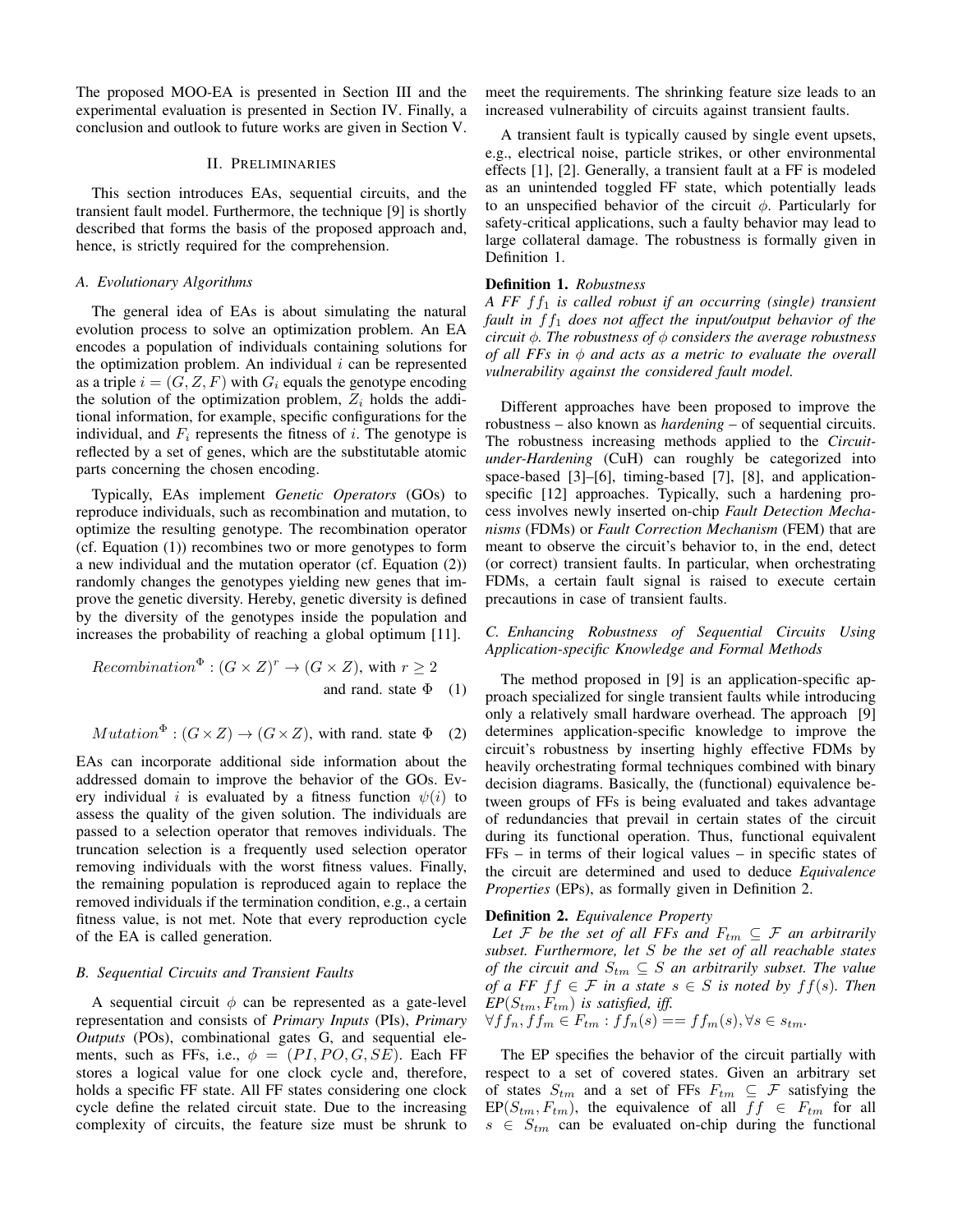operation. The evaluation is performed by a dedicated logic block that consists of an activator and a comparator unit; for more details, please consider [9].

Both units form the holistic FDM, which is seamlessly integrated into the gate-level netlist of the design-underhardening. The circuit can be extended with multiple FDMs, which are commonly contributing to the overall fault detection of arbitrary transient faults in FFs. Internally, the activator detects whether a circuit state currently prevails that satisfies an EP. Note that all these states are pre-calculated during the hardening phase for different sets of FFs using the state collector concept, as described in detail in [9]. If such an EP state is observed during the functional operation, the activator is enabled. In parallel, the comparator checks whether the set of FFs, for which a logical equivalence of their internal values can be assumed, is the same or not. The fault signal can then be derived as follows: If an EP state prevails and the set of FFs is not equivalent, a transient error must have been occurred in one FF of the considered set.

The effectiveness of the approach highly depends on the sets  $F_{tm} \subseteq \mathcal{F}$ . In [9], the FF sets are selected randomly, i.e., random FF sets  $F_{tm}^1 \subseteq \mathcal{F}$  of a predefined cardinality (partition size)  $p_s$  are calculated. If all FF sets of a specific cardinality are checked, the cardinality of  $F_{tm}^1$  is decremented. Definition 3 describes the decrement of cardinality in more detail. Note that each set  $F_{tm}^1$ , that holds at least one valid state  $s \in S$ satisfying an EP, can be used to generate a FDM.

# Definition 3. *Random approach cardinality decrement*

Let  $F_{tm}^{x+1} \subset F_{tm}^x$ ,  $\forall x \in \mathbb{N}\backslash\{0\}$  then all  $F_{tm}^x \subset F_{tm}^1$ ,  $\forall x \in \mathbb{N} \backslash \{0,1\}$  are excluded from the search. However, in *case of*  $\forall s$  ∈  $S$  :  $\neg EP({s}, F_{tm}^1)$ *, the EP is calculated on a* subset  $F_{tm}^2 \subset F_{tm}^1$  only. The actual FFs to be removed from  $F_{tm}^1$  are calculated by a greedy-wise algorithm, which is done *iteratively until a subset satisfies the EP on at least one state*  $s \in S$  *or*  $|F_{tm}^x| < 2$  *or no further FFs remain.* 

This approach leads to a low run-time, but the resulting robustness can be improved. Thus, an SAT-based metric for evaluation has been proposed in [10], allowing for calculating more effective FFs. However, the orchestration of formal technique results in high run-time, strictly limiting the scalability.

#### III. EVOLUTIONARY APPROACH

This work proposes a specialized hardware-based EA to determine application-specific knowledge of a sequential circuit allow for synthesizing highly effective FDMs, which enable the detection of transient faults. More precisely, the proposed approach significantly increases the robustness while consuming only negligible run-time and introducing a slight hardware-overhead. By this, the speed of the state-of-the-art greedy-like technique [9] and the effectiveness of the SATbased technique [10] are combined. In the end, this allows enhancing the robustness of larger circuit designs, which was not possible earlier.

The overall data flow of the proposed system is given in Figure 1. The system stimulates the PIs of the CuH with pseudo-random inputs by an on-chip *Random Pattern*



Figure 1: Dataflow of the proposed approach

*Generator* (RPG). Each time a new pattern has been assigned to the PIs, the EA extracts the internal FF states of the circuit in the following clock cycle. The state is then internally used to evaluate the application-specific knowledge, which is encoded in the individuals. Afterwards, the EA signalizes the RPG to provide a new input pattern. This process is meant to be executed on a prototyping device to benefit from a massive hardware acceleration, which is substituted by using a logic simulator in this work. Internally, the EA encodes individuals  $i \in I$  as a population. The genotype  $G_i$  of an individual  $i$  consists of the application-specific knowledge, being represented as a set of genes encoded as integer FF-IDs. Therefore, each FF of the CuH is numbered with its ID. The fitness  $F_i$  acts as a metric considering the number of states that satisfy the EP in one generation (for  $G_i$ ) and, hence, approximates the robustness increase. Since there is no limited generation size due to the RPG, the number of observed states per generation is an additional parameter. Finally, the additional information  $Z_i$  encodes various information to optimize the genetic operators. In the following, the fitness function, GOs, and the additional information of this specific EA are explained in detail. The fitness function is essential for any EA to assess the individuals' quality. However, calculating the robustness in each generation leads to an infeasible run-time. If no exact fitness function can be performed with respect to the time constraints, an approximative function can be applied, for instance, by considering prediction intervals, as proposed in [13]. An appropriate metric for the application-specific knowledge is calculated by considering the EP. Consequently, if an observed state s,  $EP({s}, i,G)$  is satisfied, an individual  $i$  increases its fitness. Since genotypes of high cardinality cover relatively more FF-IDs, the corresponding FDMs detect more transient faults yielding higher robustness. More precisely, each individual i is evaluated with respect to  $|G_i|$ . The resulting fitness function  $\psi(i, s)$  for an individual i in a state s, as stated in Equation 3.

$$
\psi(i,s) = \begin{cases}\n|G_i|, & \text{if } |G_i| \ge 1 \& EP(\{s\}, G_i) \\
1, & |G_i| == 1 \\
0, & else\n\end{cases}
$$
\n(3)

The fitness of an individual i is calculated by  $\psi(i)$  =  $\sum_{x=1}^{|S|} (\psi(i, s_x)), s_x \in S$  with S the observed states in a generation. The genotype's maximum size needs to be predefined since the population is saved in (hardware) registers. Addi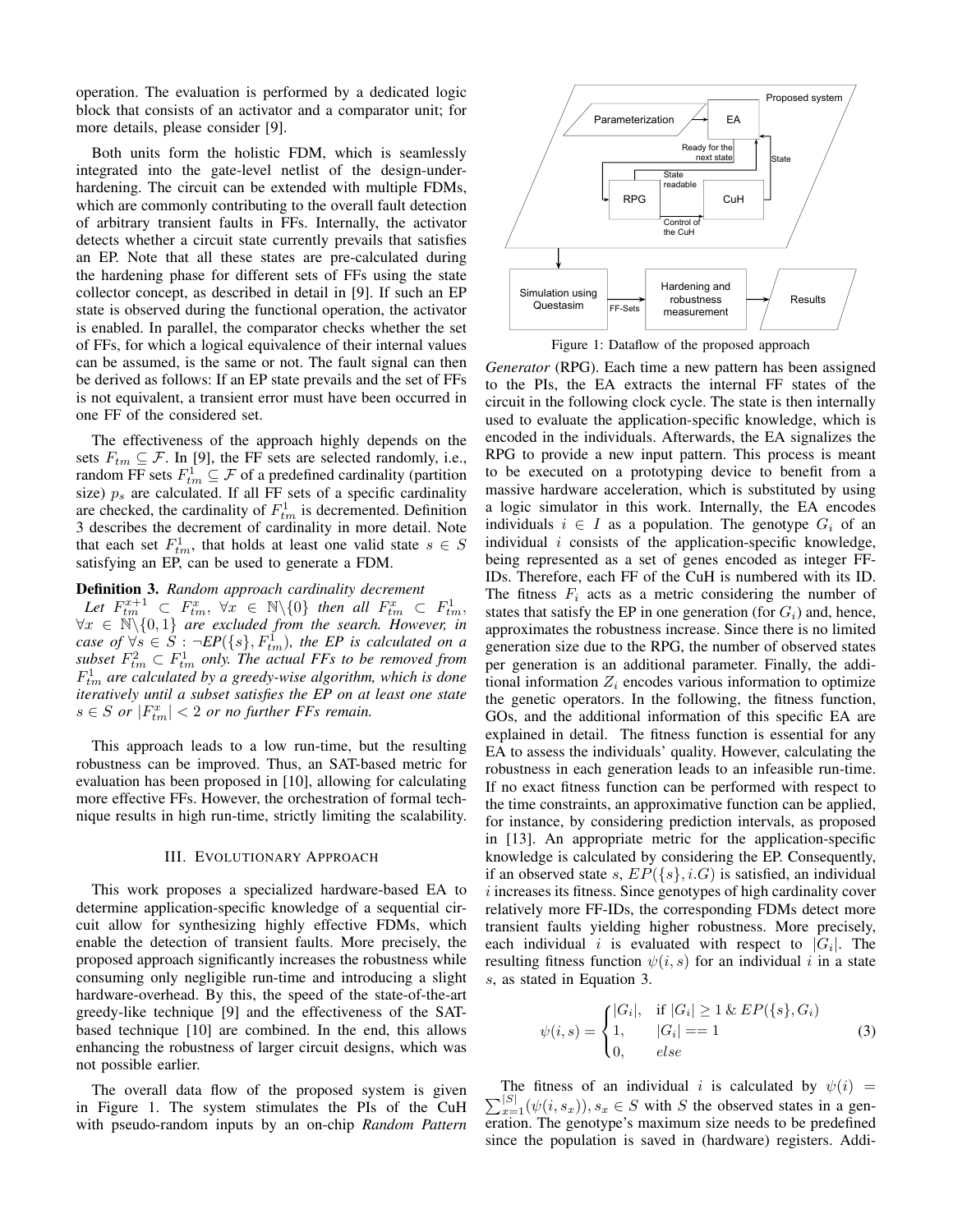tionally, the GOs are adapted to the problem. The mutation performs operations that remove, add or replace one gene per generation. If the maximal size of the genotype is reached, remove or replace are applied. The recombination chooses two parents, whereby individuals with higher fitness have a higher probability of becoming a parent. The parents get recombined by either inherit a gene from the child or not. If the number of inherited genes reaches the genotype's maximum size, further inheritance is applied as a replacement. The selection operator is realized as a truncation selection. Therefore, the population is sorted by a hardware-based merge sort like [14] concerning the fitness values. Afterward, half of the population holding smaller fitness values is removed. The resulting steady-state behavior converges significantly faster in average [15].

For further improving the GO's performance, multiple extensions have been deliberately designed and implemented. This allows for determining additional information  $i.F$  for every individual  $i$  that is being calculated and stored as follows:

- Collision information describes how often FF-IDs of a genotype violate the EP regarding observed states. A *Dominant Logical Value* (DLV) is calculated to determine the genes violating the EP. The DLV is the logical value that prevails in most FFs represented by a genotype concerning a specific state. For all genes representing FFs that do not hold the current DLV, the collision value is increased. This information is used to remove or replace genes with higher collision values more likely during the mutation and recombination.
- **State coverage information** reflects the number of FFs  $f$ in a genotype  $G_i$  – considering an observed state  $s$  – that satisfy  $EP({s}, G_i)$ , whereby Equation 4 holds.

$$
\nexists j : f \in G_j, EP(\{s\}, G_j) \text{ and}
$$
\n
$$
(|G_j| > |G_i| \parallel (|G_j| == |G_i| \& \& F_j > F_i))
$$
\n
$$
(4)
$$

Individuals without such genotypes are removed if the coverage information is used. Thus, the state coverage information influences the selection operator while being collected over a predefined number of generations (*state coverage memory*). This ensures reflecting state coverage information over multiple generations while removing deprecated information that is no longer valid.

- Gene coverage information  $-$  describes if an individual  $i$ covers a gene g essentially, i.e.,  $(g \notin G_j || F_j < F_i), \forall j \in$ P holds. The gene coverage information is used to protect the individuals that have essentially covered genes such that they are not removed from the population. This method maximizes the number of covered FFs by the corresponding FDMs.
- **Subset fit-factor** is used to avoid multiple genotypes representing redundant application-specific knowledge. A genotype  $G_i$  is redundant if it equals an existing genotype, or  $\nexists k$  with  $G_i \subset G_k \subset G_j$  such that  $F_k > F_j$ . The *Subset Fit Factor* (SFF) indicates whether the subset  $G_i$ potentially becomes a subset  $G_k$  with higher fitness than  $F_j$ . An optimal  $G_{k-opt}$  holds the same number of EP satisfying states as  $G_i$ , and the maximum possible size equals  $(|G_j| - 1)$ .  $G_{k-opt}$  approximates the maximum

possible fitness of any k with  $G_i \subset G_k \subset G_j$ . The maximum possible fitness is related with  $F_j$ , as follows:

$$
SFF(G_i) = \frac{|\{s \in S| EP(\{s\}, G_i)\}| * (|G_j| - 1)}{F_j} \tag{5}
$$

This value  $i$  is greater than 1 if the maximum possible fitness of one or more superset  $G_k$  – derived from  $G_i$ with  $G_i \subset G_k \subset G_j$  – is higher than  $F_j$ . Consequently, if the subset fit-factor is used and the fit-factor is  $\leq 1$ , the individual is removed from the population.

**Validity** – protects a subset  $G_i$  from being removed if it satisfies the EP in a state that was not covered by any superset in previous generations before. This preserves the knowledge of states satisfied by the individual  $G_i$  but not by any other superset. For the same reasons as the state coverage information, the validity is collected over a predefined number *validity memory* of generations.

During the execution of an EA, the population may be stuck in a local optimum, which prevents any further optimizations. Thus, a mechanism to ensure the exploration of new search space is required. Typically, complex methods like speciation technologies are used to evolve and protect different solutions in parallel, as proposed in [16]. Due to the hardwarebased implementation, this work implemented a rather straight childhood principle. Childhood constantly evolves into new individuals with empty genotypes. These individuals are solely affected by the mutation operation and remain protected from any selection mechanisms of the population since, otherwise, they would be removed due to the already developed existing individuals. If an individual fails to improve its fitness for a predefined number of consecutive generations (*stagnationborder*), the individual is removed from childhood and added to the population.

Since the FDM's comparator unit observes the covered FFs output value by introducing a new fanout, the capacity of the corresponding signal gets slightly increases. This changes the latency and may require deviating cell types used during the layout synthesis, which is considered because each FF is meant to be covered only once by a genotype. Consequently, the genotypes of the calculated individuals have to be disjunctive.

Two different methods were implemented for controlling the individuals' number that covers a gene during the EA's execution, which are both described in the remainder.

- Gene coverage without overlap checks the gene coverage for each gene of an individual. If for all genes  $g \in i.G$ , i.e., no individual  $i_x$  with  $g \in i_x.G$  exists, and  $i_x.F >$  $i.F$ , the individual  $i$  covers it genes without overlaps and is therefore essential. Only essential individuals  $i$  are considered for the FDM synthesis if this mechanism is enabled.
- Sequential calculation of FF-sets sequentially calculates FF-sets by dividing the overall evolution into sequences of a user-defined number of generations. The best individual  $i_{best}$  is stored for each sequence and the genes  $i_{best}$ . G are removed from the EA for all successive sequences.

Subsequently, all covered genes are removed from each genotype of the population while beginning with the geno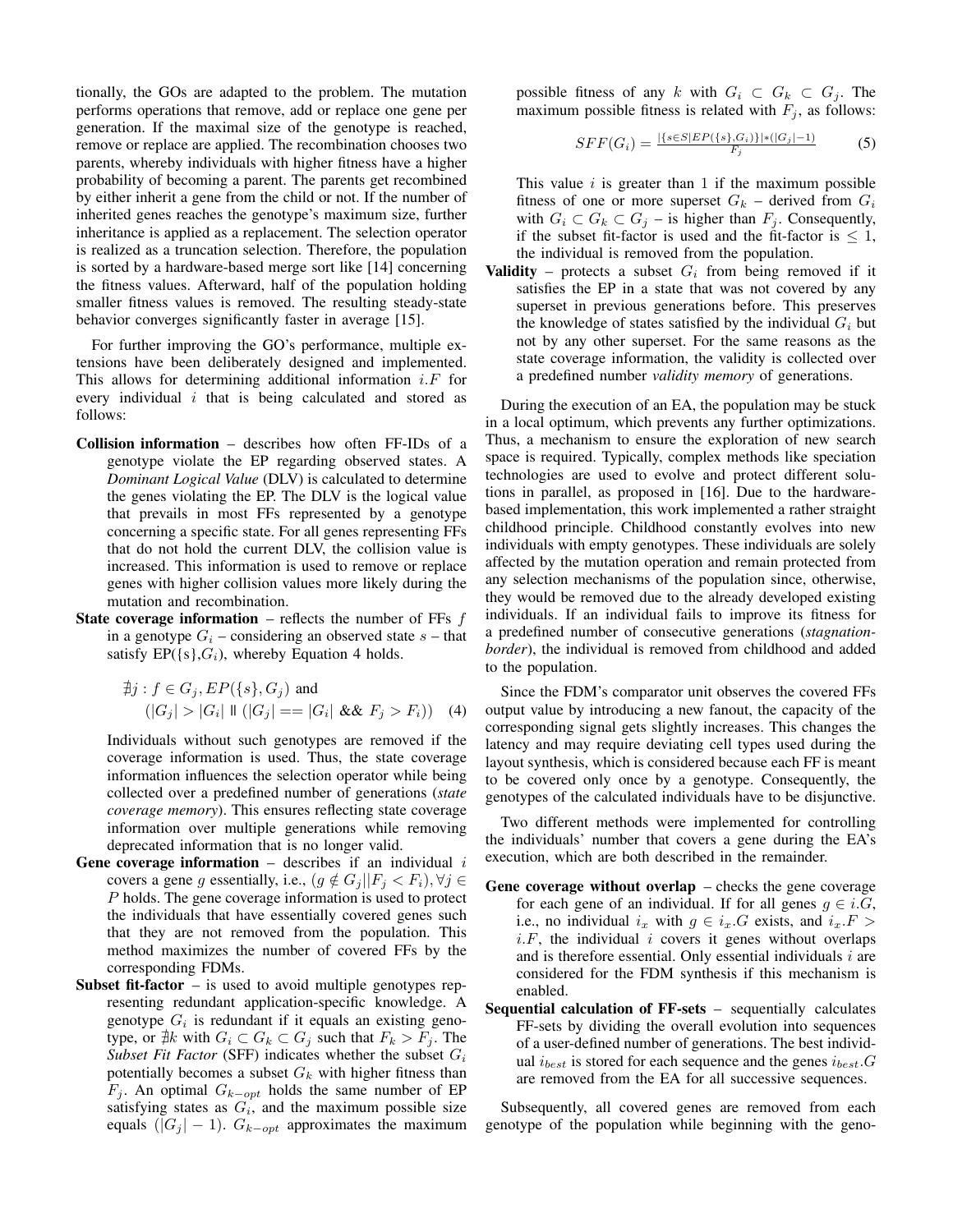type of the best individual. This principle ensures that all application-specific knowledge is extracted from the population. As the final step, the determined most beneficial sets of FF are then fed back into the software hardening flow, yielding the enhanced gate-level netlist.

## IV. EXPERIMENTAL EVALUATION

This section describes the experimental evaluation of the proposed MOO-EA and discusses the obtained results concerning the robustness increase and run-time compared to the random [9] and SAT-based [10] approach.

All experiments have been conducted on an *Intel i7700k* with *32 GB* system memory within a *QuestaSim* simulation environment. The proposed technique is implemented as a Simulink model, which is transformed to a register transfer level using *MATLAB 9.3* in combination *MATLAB HDL-Coder 3.11*. The same ITC'99 benchmark circuits of [9], [10] and the identical simulation-based robustness assessment tool-flow have been considered for a fair comparison. This tool-flow determines the robustness by injecting a transient fault in the CuH while comparing the signals at the POs only.

The proposed EA hardware is emitted as synthesizable hardware description language and meant to be implemented directly in hardware by using fast prototyping hardware like FPGAs. After the EA's execution, the calculated data are then fed back into the hardening (software) flow that generates the FDMs and, finally, emits the enhanced gate-level netlist of the CuH. This netlist can then be directly passed through, like the place & route.

The considered maximum of genes per genotype is set to 16 FFs, reflecting the chosen partition sizes of [9], [10]. The population's size is chosen concerning the number of FFs in the CuH. The proposed approach can easily be applied to an arbitrary circuit with any amount of FFs. The considered circuits have up to 245 FFs, whereas the EA can produce overlaps during execution and, hence, the population size is set to 200 individuals. Further parameters to either determine additional information or control the childhood operation exist, which have been evaluated by various runs with stepwise adjusted parameters, such as the sequence length. In each generation, 128 states are observed from 128 randomly generated stimuli. This parameter influences the resulting size of the evolved genotypes and, hence, is chosen based on the following observations. Smaller genotypes have fewer genes to collide resulting in more EP satisfying states. However, larger genotypes have higher fitness increases per EP satisfying state. Thus, the results with fewer observed patterns tend to calculate larger genotypes, and the genotypes' size is shrinking when considering more observed states per generation. Both variants lead to FDMs yielding lower robustness values. Since the recombination impacts the resulting child individual stronger than the mutation, five recombined children per generation are considered. The number of individuals developed in childhood is set to five yielding a sufficiently sized population to optimize the application-specific knowledge while probably overcoming local optima. The stagnation-border of the childhood is set to three, which has proven itself as an appropriate number of generations to protect the children. Higher stagnationborders usually protect the children too long and, therefore,

TABLE I: Stage-I results

| Values<br>Approach | $R [\%]$ | HWO $\lceil\% \rceil$ | HT [s]   |
|--------------------|----------|-----------------------|----------|
| ЕA                 | 93.8     | 19.47                 | 2.71     |
| random             | 85.22    | 8.05                  | 9.31     |
| SAT-based          | 95.86    | 6.46                  | 2.985.90 |

prevent the childhood from evolving new children. The state coverage information and validity memory are both set to ten generations.

*Evaluation:* The following values been obtained: the robustness of the original circuit (*orig. R*), the robustness of the enhanced circuit (*R*), and the *Hardening Time* (HT) in terms of the EA execution time (*HT[EA]*). Note that the hardening run-time includes all steps from the analysis to the generation of the enhanced gate-level netlist of the CuH, orchestration the newly inserting FDMs. The EA execution time has been normalized from the simulation environment with respect to the usual FPGAs' functional clock frequency of approx. 200Mhz.

Table I presents the average results of all conducted experiments, including ten different configurations to perfectly adjust the EA concerning different circuit's characteristics. Considering the random- and SAT-based approach, the conducted experiments consider partition sizes of 8 and 16. The results clearly demonstrate that the achieved *R* values outperform the results of the random approach [9]. In particular, the proposed technique achieves outstanding results for circuit *b14* - the *Hardware Overhead* (HWO) of the EA is 19.47% higher than any other approach.

In order to determine a baseline for the following evaluation, a *standard* EA without any MOO-EA technique, has been implemented. The considered configurations are as follows:

- standard the configuration for the baseline comparison; all additional information, the childhood and both integrated methods to ensure disjoint genotypes are deactivated.
- mod-1 this setting enables all additional information and techniques except state coverage information and childhood. Furthermore, the gene coverage (without overlaps) is activated to ensure the best individuals are disjoint.
- mod-2 this run equals mod-1, but instead of the gene coverage without overlap, the sequential calculation of FF-Sets is activated and set to 20 generations.

The benchmark circuits strongly vary in their structural characteristics and, hence, it is unlikely to determine one global configuration for the EA to cover all circuits best at once. Thus, for a fair comparison against the previous works, only the two most beneficial configurations are considered. Consequently, the configuration with the most beneficial *R* have been chosen for each circuit.

Figure 2 visualizes the *R* of the two most effective configurations of the MOO-EA, the random and SAT-based approaches, and the standard-EA (baseline). The standard-EA achieves significantly lower robustness values than the random approach for all circuits except b06. In contrast to this, the newly proposed MOO-EA achieves better results than the random approach in any circuit except the b07, in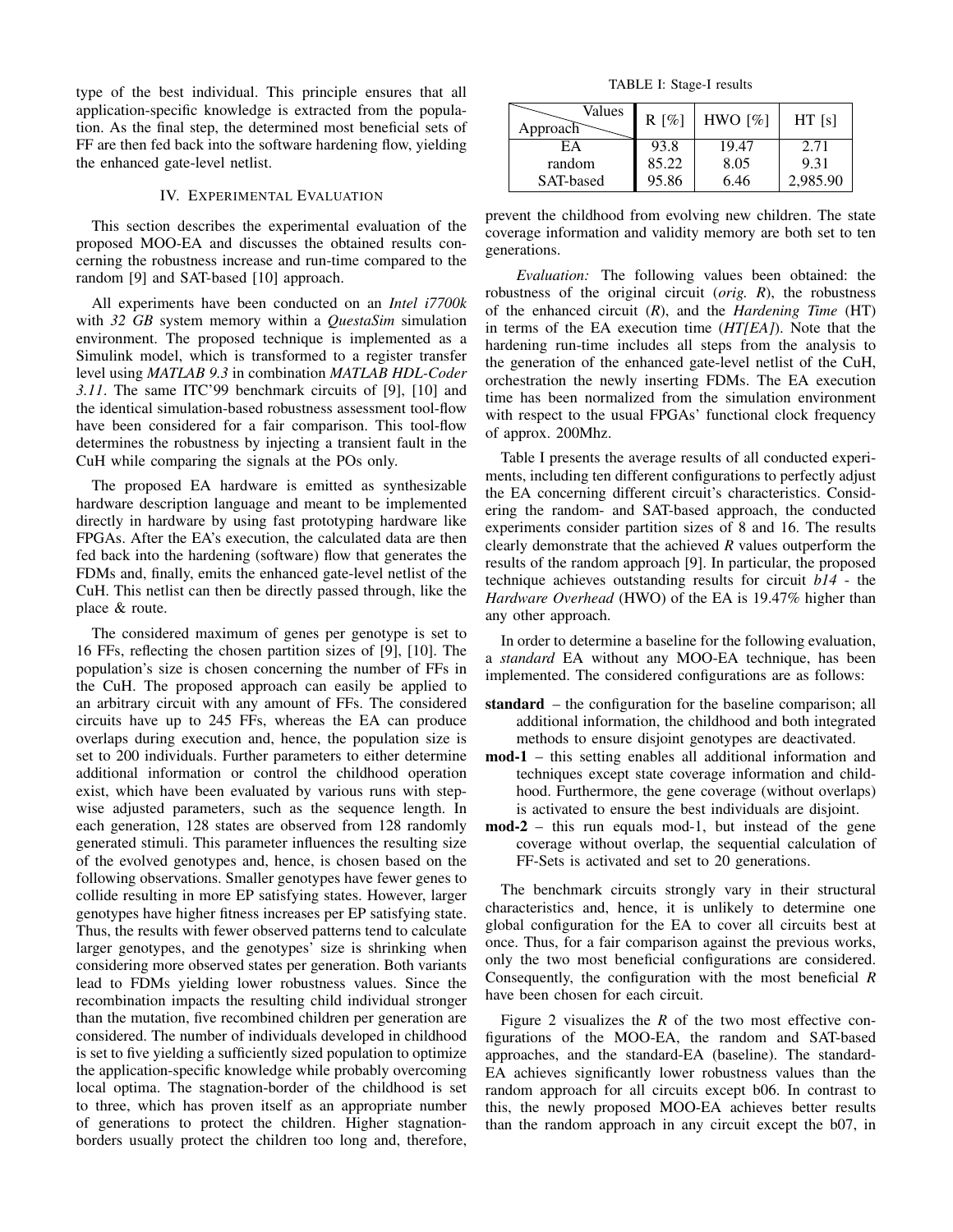

Figure 2: Robustness comparison



Figure 3: Hardware overhead comparison

which a slight decrease occurs. *b07* implements a counter and, hence, has a deviating behavior compared to the others. Thus, different configurations for the EA would be required. Compared to the SAT-based approach, the MOO-EA achieves better results for three of the circuits and equal results for b09.

The standard-EA generally introduces a small HWO comparable to the HWO of the random- and SAT-based approach in most circuits, as visualized in Figure 3. The HWO of the MOO-EA is slightly higher than the values of the standard-EA. The main difference to the existing approaches can be observed at the *b14*, which is not processible by the SATbased approach due to infeasible run-time. The MOO-EA allows determining of more partitions as done by the random approach. In turn, the additionally observed partitions do not further improve robustness since approx. 100% robustness – concerning the robustness assessment technique – is already achieved but measurably increases the resulting HWO.

Finally, Figure 4 presents the *HT*. The EA benefits from its HW-based character allowing for a massive hardware acceleration during the state space exploration of the CuH.



Figure 4: Hardening time comparison

Multiple hundreds of generations are passed in milliseconds, outperforming a similar offline EA-based approach by far. The proposed approach only needs up to 0.05 seconds for all of the considered circuits. The rest of the *HT* is caused by the simulation-based robustness assessment tool-flow. The smallest average *HT* is achieved by the standard-EA (except for b12), followed by the optimized-EA. As indicated earlier, the SAT-based approach exceeds the *HT* threshold of 100k seconds. However, the newly proposed optimized-EA allows processing *b14* within minutes. More precisely, a speed-up by 1,215X has been achieved for *b13* while an average factor 251X is accomplished considering all benchmarks. This circumstance clearly proves the superiority of the developed optimized-EA over existing approaches.

#### V. CONCLUSIONS

This paper presented a hardware-based EA orchestrating novel multi-objective optimization operators to significantly increase the robustness of sequential circuits against transient faults. In the end, the proposed approach achieved a robustness increase nearly as good as the SAT-based technique's result while achieving a massive speed-up of up to 1,200X. The proposed technique provides an effective way to conduct application-specific knowledge and, hence, enabled for the first time an increase of robustness comparable to the SATbased approach for larger ICs. Future work will focus on a deeper analysis of the observed states to further optimize the EA. Additionally, more pessimistic robustness measures will be considered, for instance, regarding silent data corruptions, and, hence, the benefit when using the proposed approach will be even more significant.

#### VI. ACKNOWLEDGEMENTS

This work was financially supported by the German Federal Ministry of Education and Research BMBF under the framework of VE-CirroStrato and the AI initiative of the Free Hanseatic City of Bremen. We would like to thank Verific Design Automation Inc. for providing the SystemVerilog frontend used for the implementation of our technique.